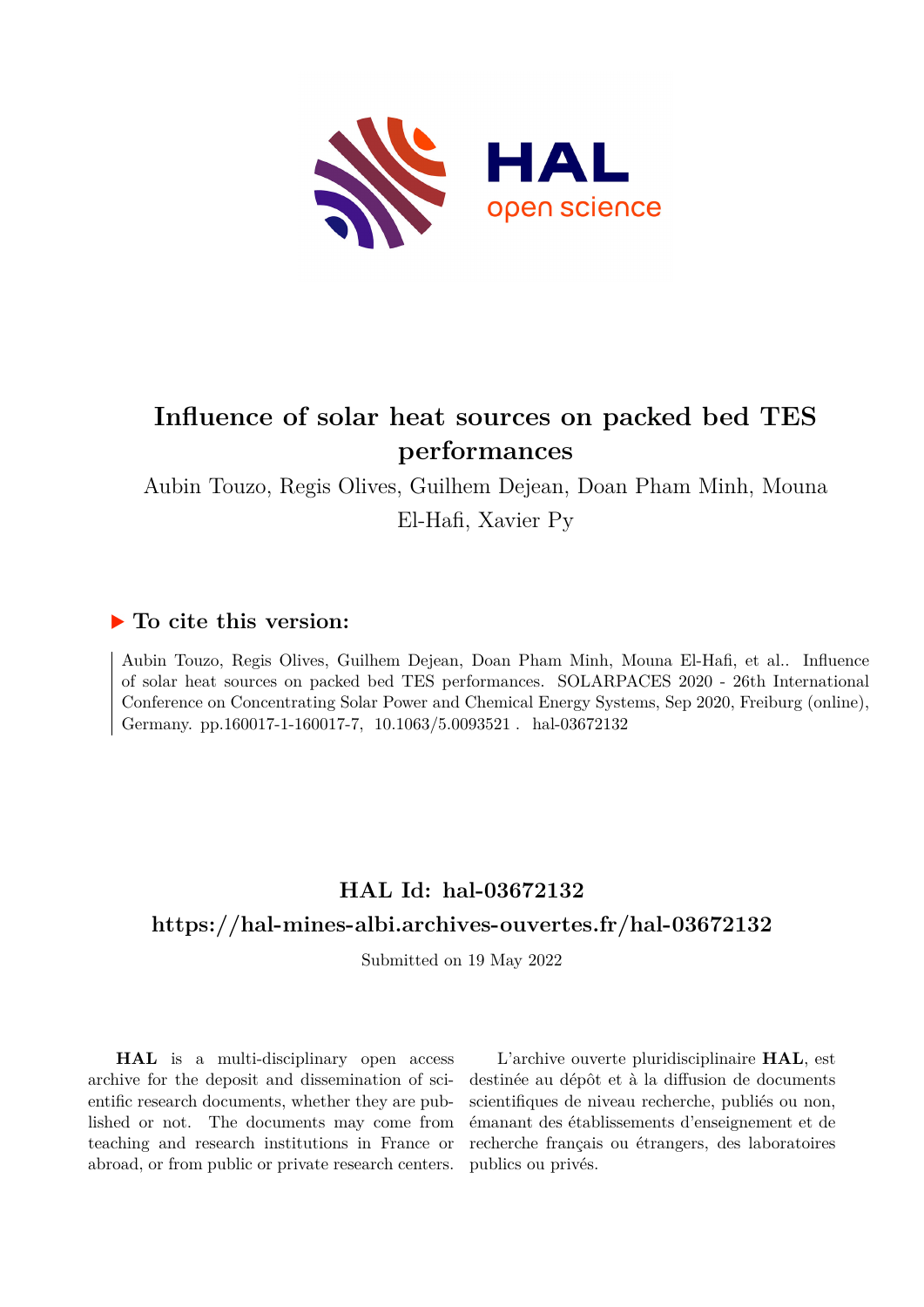## **Influence of Solar Heat Sources on Packed Bed TES Performances**

Aubin Touzo<sup>1, 3, a)</sup>, Regis Olives<sup>1, b)</sup>, Guilhem Dejean<sup>2, c)</sup>, Doan Pham Minh<sup>3, d</sup>), Mouna El Hafi<sup>3, e)</sup>, Xavier Py<sup>1, f)</sup>

<sup>1</sup> CNRS-PROMES Laboratoire PROcédés, Matériaux et Energie Solaire, Tecnosud, Rambla de la *Thermodynamique, 66100 Perpignan, France.* 2  *SAS Eco-Tech Ceram, Espace Entreprises Méditerranée, Rue Edouard Belin, 66600 Rivesaltes, France* 3  *Université de Toulouse, IMT Mines Albi, UMR CNRS 5302, Centre RAPSODEE, Campus Jarlard, 81013 Albi, cedex 09, France* 

> a) Corresponding author: aubin.touzo@promes.cnrs.fr  $\bar{b}$ ) olives@univ-perp.fr c) guilhem.dejean@ecotechceram.com  $^{d)}$  doan.phamminh@mines-albi.fr e) elhafi@mines-albi.fr  $f$ ) py $\overline{a}$ univ-perp.fr

**Abstract.** The influence of solar constraints is investigated on the Eco-Stock®, a commercial packed bed developed by the company Eco-Tech Ceram (1.9 MWhth at 525°C). The first test takes into account the simulated solar power variation along the day. Power variation has a minor impact on the packed bed performance, with a 3% decrease on the yield at 0.8 of cutoff temperature. Numerical results match the experiment, proving the model to handle properly power variation. The second test takes into account intermittencies, due to potential clouds. The stand-by phases had a major impact, reducing the yield by 13% at 0.8 of cutoff temperature, due to heat losses and both axial and radial stratification.

#### **INTRODUCTION**

To replace the two tanks molten salt storage used in Concentrated Solar Plant (CSP), the thermocline Thermal Energy Storage (TES) provides a potential cost reduction<sup>1</sup>. At high temperature, air is used as heat transfer fluid circulating in a packed-bed, filled with alumina beads as TES material. The Eco-Stock® is a modular storage unit of 28 tons designed to recover waste heat and transposed here to simulate a CSP. The influence of operating condition has been investigated by Lopez-Ferber et al. on a 300 kg prototype unit<sup>2</sup>. In this work, the influence of solar heat sources on the thermocline, such as variation of temperature, flowrate and intermittencies, are experimentally investigated using this commercial TES unit.

#### **EXPERIMENTAL SETUP**

The experimental setup is made of a packed-bed storage unit, a skid and an electrical cabinet (see Figure 1) to the right, center and left respectively. The packed-bed is a tank of dimension  $1.7 \times 1.7 \times 3.08$  m<sup>3</sup>, filled with 16 tons of bauxite media (30 mm characteristic diameter) and insulated thanks to a 100 mm layer of refractory bricks. This storage unit weights 28 tons in total (ceramic medium, insulation and tank), which makes transportation by truck possible. The packed-bed has been able to store up to 1.9 MWhth at 525°C during a reference test described in a previous work<sup>3</sup>. The skid is a system which enables to properly handle the air flux in the storage using the air admission, a fan, an electric air heater (500 kWe), a chimney and a set of valves.

160017-1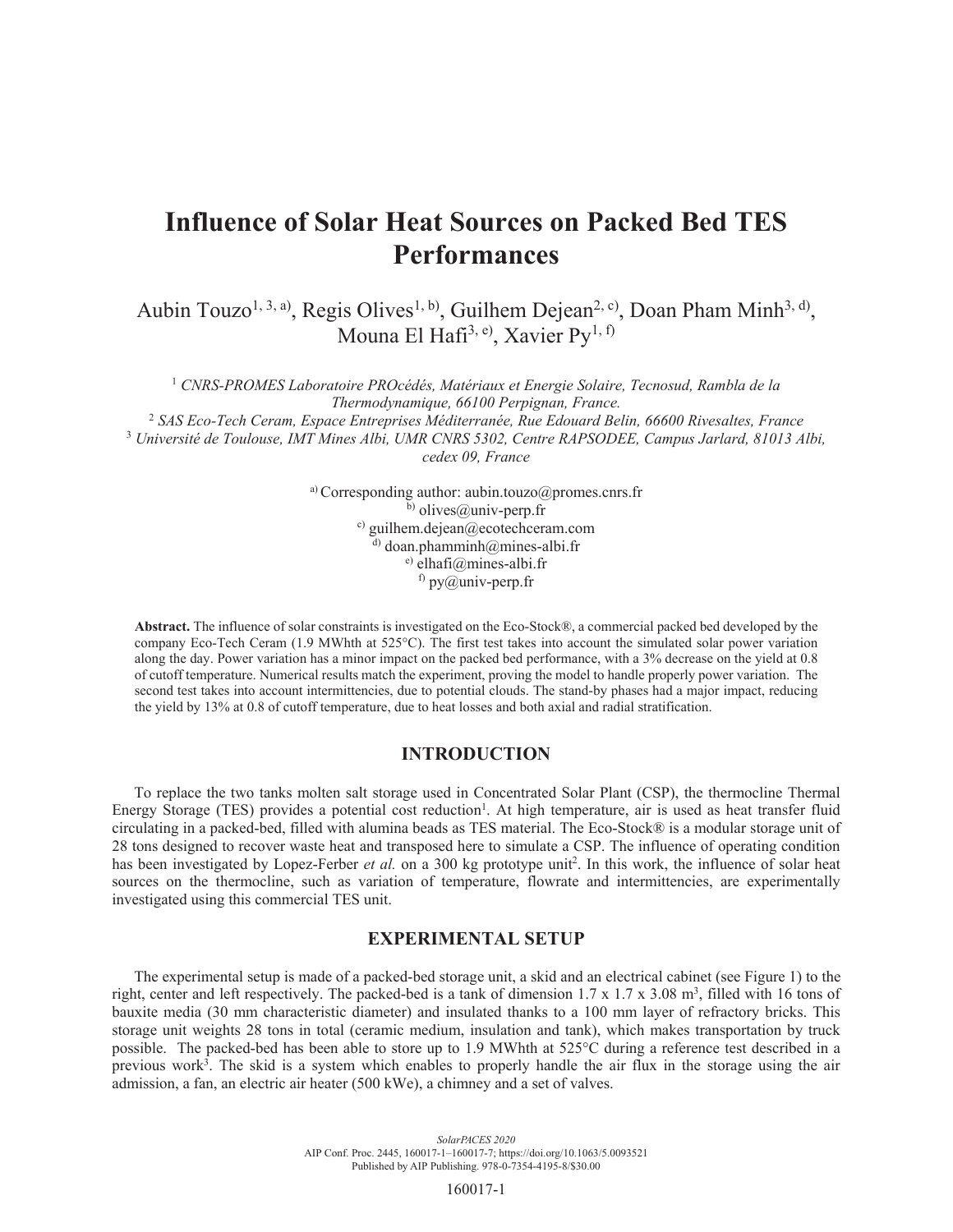

**FIGURE 1.** Commented photograph of the setup

Figure 2 presents the process flow diagram of the setup during the charge.



**FIGURE 2.** Process flow diagram during the charge

The hot air injected in the storage heats up the ceramic and creates a temperature gradient in the storage called thermocline. Figure 3 shows the positions of 33 K-thermocouples which enables to follow the gradient along the tank and to detect any flow heterogeneity. Section A, B and C are each equipped with 3 rows of 3 thermocouples, located at 150, 850 and 1550 mm from the top of the storage tank.



**FIGURE 3.** Instrumentation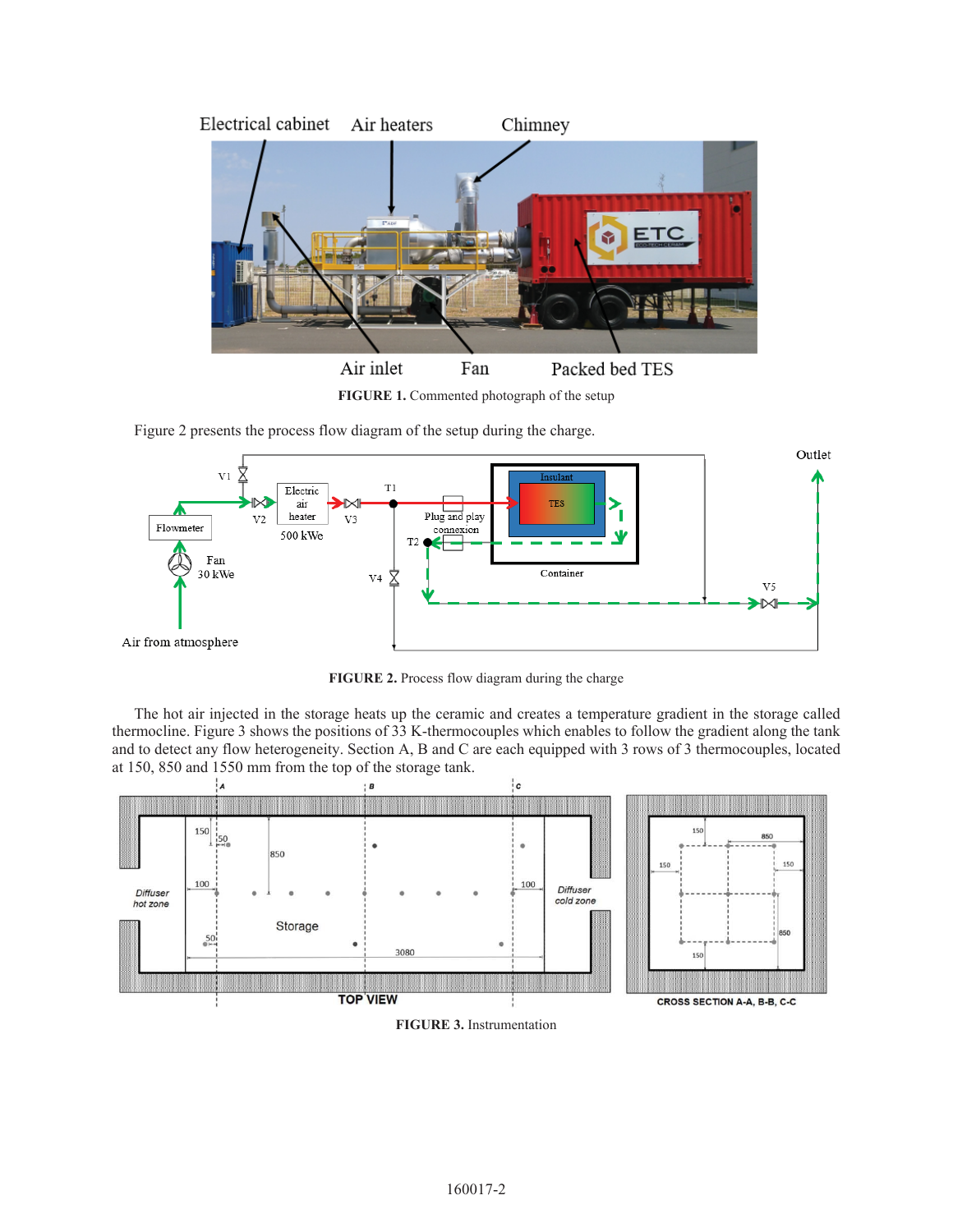#### **PERFORMANCE INDICATORS**

The charged energy, brought by the air heater, and the discharged energy are calculated using Equation 1, where *T* is the average temperature of the thermocouples from section A.

$$
Q_{air-ch}(t) = \int_{0}^{t} \dot{m}(t) \left( \int_{Text}^{Tch(t)} c_{p_{air}}(T) dT \right) dt
$$
 (1)

The yield is the ratio of energy discharged by the energy charged in the storage.

$$
\gamma(t) = \frac{Q_{air-d}(t)}{Q_{air-ch}(t_{end-ch})}
$$
\n(2)

#### **NUMERICAL MODEL**

The packed bed is modeled as a porous medium by a one-dimension model, which couples three energy equations: one for the fluid, one for the solid and one for the wall. The temperature of the alumina beads is assumed uniform, since the Biot number is calculated at 0.1. All correlations used for convection, conduction, radiation and effective conductivity are adapted from the work done by Esence *et al.*<sup>4</sup> . The model has been validated at 525°C and 2000 Nm3/h for charge and discharge<sup>3</sup>.

$$
\varepsilon \left(\rho c_p\right)_{air} \left(\frac{\partial T_{air}}{\partial t} + u \frac{\partial T_{air}}{\partial x}\right) = \frac{\partial}{\partial x} \left(k_{air-eff} \frac{\partial T_{air}}{\partial x}\right) + h_v \left(T_{bau} - T_{air}\right) + h_w \frac{A_{air \leftrightarrow w}}{\left(V_{air} + V_{bau}\right)} \left(T_w - T_{air}\right) \tag{3}
$$

$$
(1 - \varepsilon) \left(\rho c_p\right)_{bau} \frac{\partial T_{bau}}{\partial t} = \frac{\partial}{\partial x} \left(k_{bau-eff} \frac{\partial T_{bau}}{\partial x}\right) + h_v \left(T_{air} - T_{bau}\right)
$$
(4)

$$
\left(\rho c_p\right)_w \frac{\partial T_w}{\partial t} = \frac{\partial}{\partial x} \left(k_w \frac{\partial T_w}{\partial x}\right) + h_w \frac{A_{air \leftrightarrow w}}{V_w} \left(T_{air} - T_w\right) + h_{ext} \frac{A_{ext \leftrightarrow w}}{V_w} \left(T_{ext} - T_w\right) \tag{5}
$$

#### **RESULTS AND DICUSSIONS**

Three charging scenarios are compared. The first scenario is a reference test, with a constant charging temperature and a constant flowrate. The second scenario is called "Solar". It takes into account power variation (increase and decrease) collected by the solar field during the day, with a flowrate variation at constant temperature. The third scenario called "Intermittency" investigates intermittency due to potential clouds: an idle phase is carried out between each charging phase until charge is completed.

The dimensionless temperature is defined commonly in the literature as follows:

$$
\theta = \frac{T(t) - T_l}{T_h - T_l} \tag{6}
$$

With  $T_l$  ambient temperature and  $T_h$  the charging temperature of the storage.

The charging temperature cut-off is the same for all tests to be compared. The cut-off temperature is set at 185°C, which corresponds to a cut-off threshold of 0.33, a technical limit due to the waste heat recovery application.

#### **Simulated Solar Power**

The Solar test consisted in increasing the charging power from 115 to 320 kWth, to simulate the energy collected by the solar field during the day, with a flowrate variation at constant temperature of 500°C. The charging power can be seen on Figure 3 along the charging time, which lasted 7.2h. The reference test was carried out at 340 kWth, at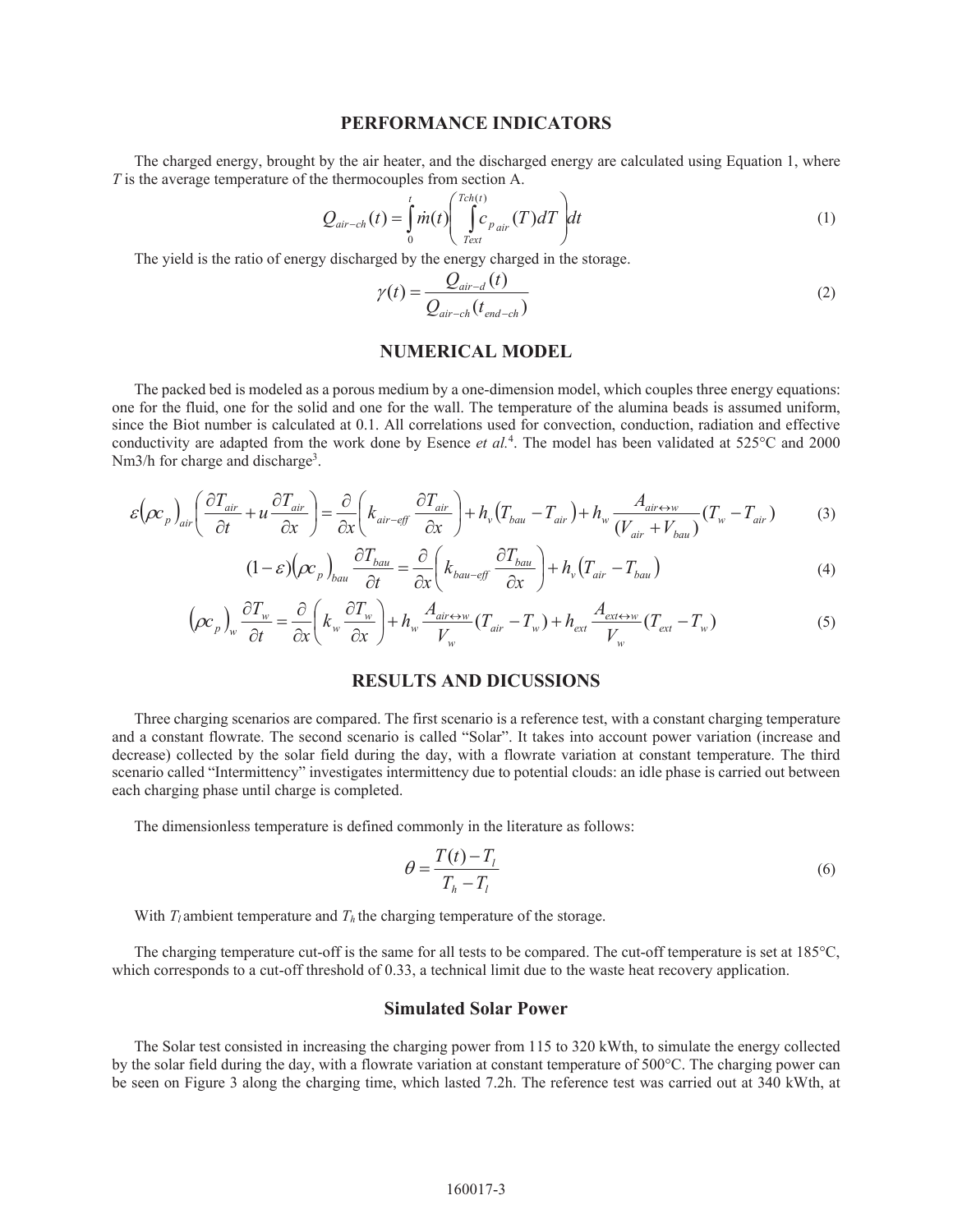525°C and 0.57 kg.s-1. The charging power of the reference test immediately raises to 340 kWth and is maintained constant along the test until the cutoff temperature is reached at 6.3h. The charging time is therefore 7.5% longer for the simulated Solar Power, because the power was lower during the first 2.5h.



**FIGURE 4.** Charging power **FIGURE 5.** Temperature profiles

The temperature profiles are plotted against the bed length every 2h until the end of the charge. A gap can be observed for Reference and simulated Solar curves in Figure 4 at 2, 4 and 6 hours of test. This gap is due to the difference in charging power. However, these two curves are superposed at the end of the charge, which indicates that the input power had no influence on the final temperature profiles. The model was able to predict accurately the temperature profiles of the simulated Solar test.

The discharged was carried out with an air flowrate of 0.65 kg.s<sup>-1</sup>. The yield has been plotted for the reference, simulated Solar and model during the discharge, against the discharged temperature, to show how the heat quality is affected by the storage process (Figure 5).



**FIGURE 6.** Yield comparison between solar test and reference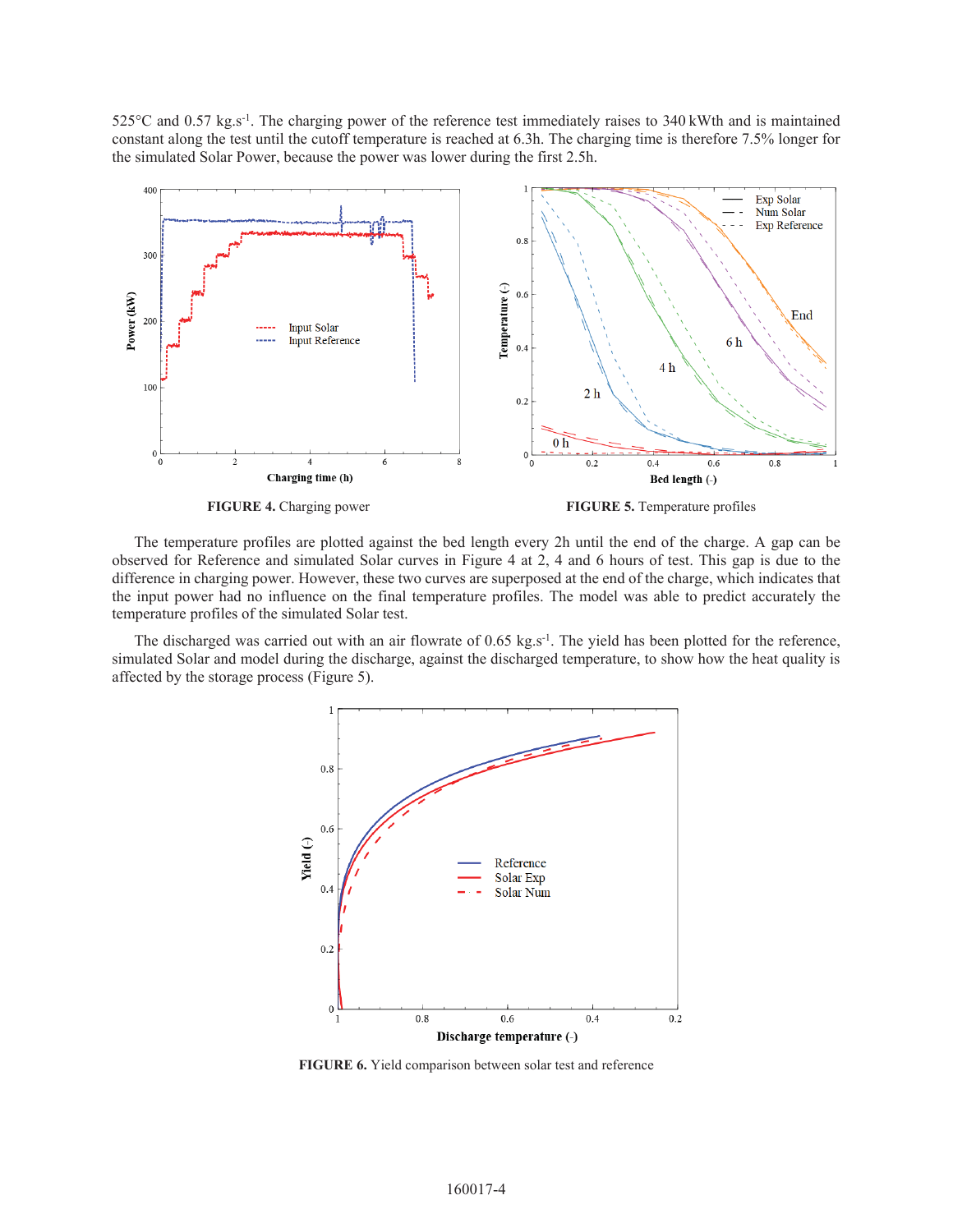The packed bed is able to discharge 35% of its energy at constant temperature. The solar experimental discharge temperature seems to go increase from 0.98 to 1 since natural convection occurs during idle phase between charge and discharge. The discharge temperature starts to decrease after 35% of yield. The yield reaches 70% at a cutoff temperature of 0.8, usual for solar application, and up to 89% at a cutoff temperature of 0.4. At this last cutoff temperature, the discharging performance is only 3% lower for the simulated Solar compared to the Reference, revealing a minor effect of the power input variation on the packed-bed performance. So, the model is also able to handle power variation.

#### **Intermittencies**

In this scenario, the impact of intermittencies due to possible clouds on the packed-bed performances is investigated. The storage tank is charged with a flowrate of 0.57 kg.s<sup>-1</sup> at 500 $^{\circ}$ C for 1h, followed by a 1h stand-by. This cycle is repeated until the cutoff temperature of 0.33 (185°C) is reached. The temperature profiles are plotted for both Intermittency and Reference test on Figure 6.



**FIGURE 7.** Charging power **FIGURE 8.** Temperature profiles

The gap between Intermittency and Reference increases along the charge. It can be explained by the heat losses on the hot side of the storage caused by a natural convection during the stand-by phases, as the temperature only reached 0.96 (480°C). At the end of the charge, a slightly lower stratification can be observed.

However, the stand-by phases double the charging time. Since the experiment is carried out on a horizontal packed bed, radial heterogeneities are present. The temperature of the 9 thermocouples located in cross-section B (Figure 3) are plotted against the charging time on Figure 8. During stand-by phases, the temperature increases for the top thermocouples, is constant for the centered thermocouples, and decreases for those set at the bottom. The phenomenon is caused by the natural convection. However, all thermocouples are between 400°C and 500°C at the end of the charge, showing a relative homogeneous temperature of the section B at the end of the charging step.

The experimental results could not be compared to numerical ones because of the stand-by phase. Indeed, the radial heterogeneities makes the one-dimension model irrelevant, and would require a two-dimension or threedimension model. Even with a three-dimension model, it would still be a complex task to estimate natural convection coefficients since it would depend on the whole packed-bed behavior.

The packed-bed was discharged with an air flowrate of 0.65 kg.s<sup>-1</sup>. The yield is plotted against the discharge temperature on Figure 8 to measure how the quality of the heat is affected by the storage process.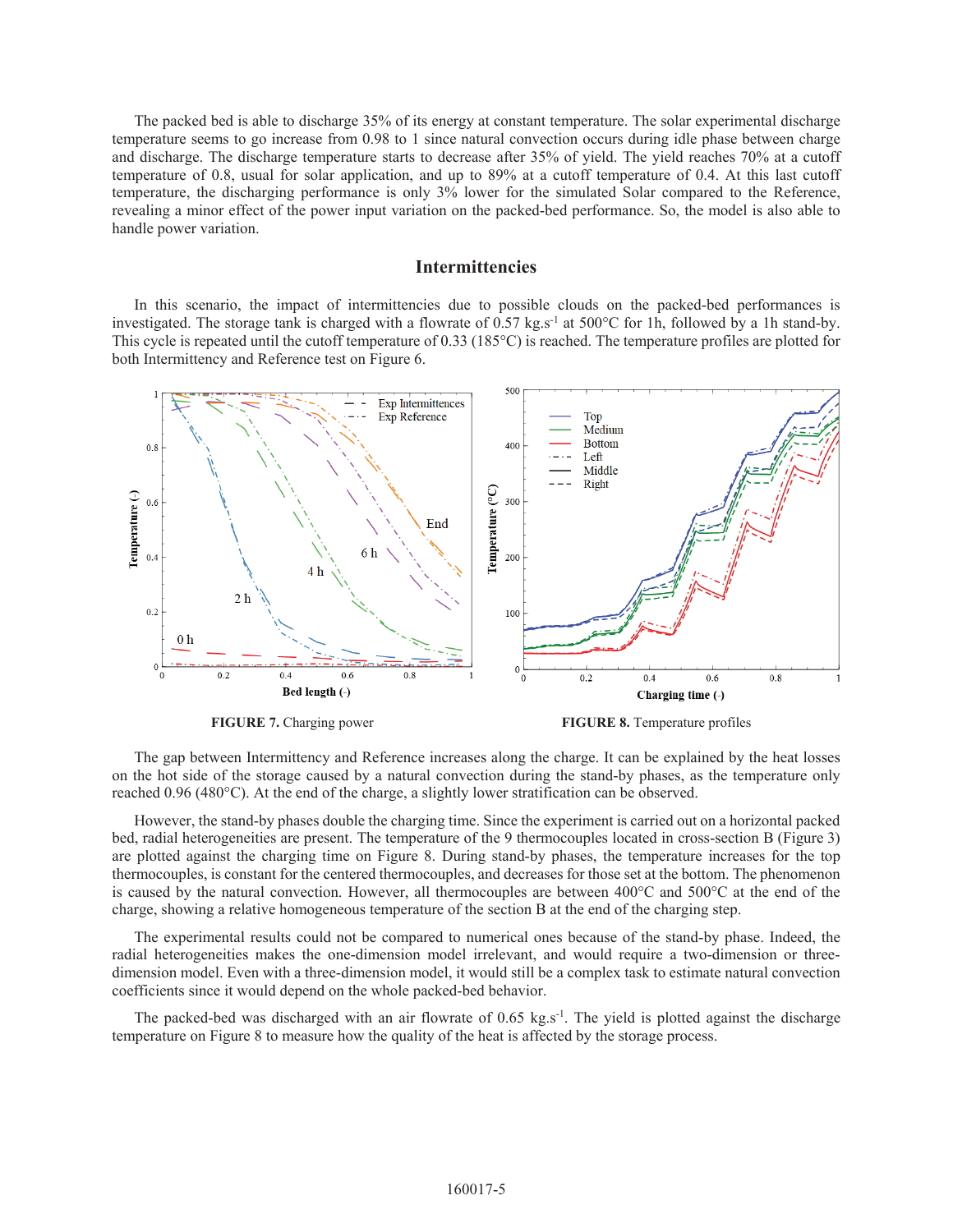

**FIGURE 9.** Yield comparison between solar test and reference

The packed bed yield seems strongly affected by intermittencies. First, the storage is not able to discharge the heat at the charging temperature. The discharge temperature immediately decreases at 0.96 because of the heat losses during the stand-by phase. A perfectly sealed valve would have been needed to lower heat losses. The packed-bed was able to discharge about 30% of its energy at a temperature of 0.96 before the discharge temperature starts to decrease due to the thermocline extraction. At a cutoff temperature of 0.8, the Intermittency yield is reduced by 13% compared to the Reference. The yield reduction is likely to come from a lower axial and radial stratification. However, 1h of stand-by every 1h of charge seems to be one of the worst case scenario to charge a packed bed compared to performances on usual conditions.

#### **CONCLUSION**

Tests investigating the impact of solar source on thermocline thermal storage were carried out on a novel industrial pilot of 28-tons (1.9 MWhth at 525°C). First, the solar power variation along the day was simulated. Power variation has a minor impact on the packed-bed performance, with a 3% decrease at the yield at 0.8 cutoff temperature. Numerical results match the experiment, proving the model to properly handle power variation. Second, intermittencies due to possible clouds were investigated. The stand-by phases had a major impact, reducing the yield by 13% at 0.8 cutoff temperature, due to heat losses and both axial and radial stratification. Numerical tools to model stand-by phases on horizontal units are still to be developed and validated.

#### **ACKNOWLEDGMENTS**

This project has received funding from the program "investissement d'avenir" (investments for the future) of the "Agence Nationale de la Recherche" (National Agency for Research) of the French state under award number" ANR-10-LBX-22-01-SOLSTICE, and from BPI France from the World Innovation Competition Phase 2 for the Eco-Stock® project. The authors would like to thank Yoann Le Blevennec for his help in the study.

#### **REFERENCES**

- 1. Angelini, G., Lucchini, A. & Manzolini, G. Comparison of thermocline molten salt storage performances to commercial two-tank configuration. *[Energy Procedia](https://doi.org/10.1016/j.egypro.2014.03.075)* **49**, 694–704 (2013).
- 2. Lopez Ferber, N. *et al.* Flexibility and robustness of a high-temperature air/ceramic thermocline heat storage pilot. *[J. Energy Storage](https://doi.org/10.1016/j.est.2018.11.034)* **21**, 393–404 (2019).